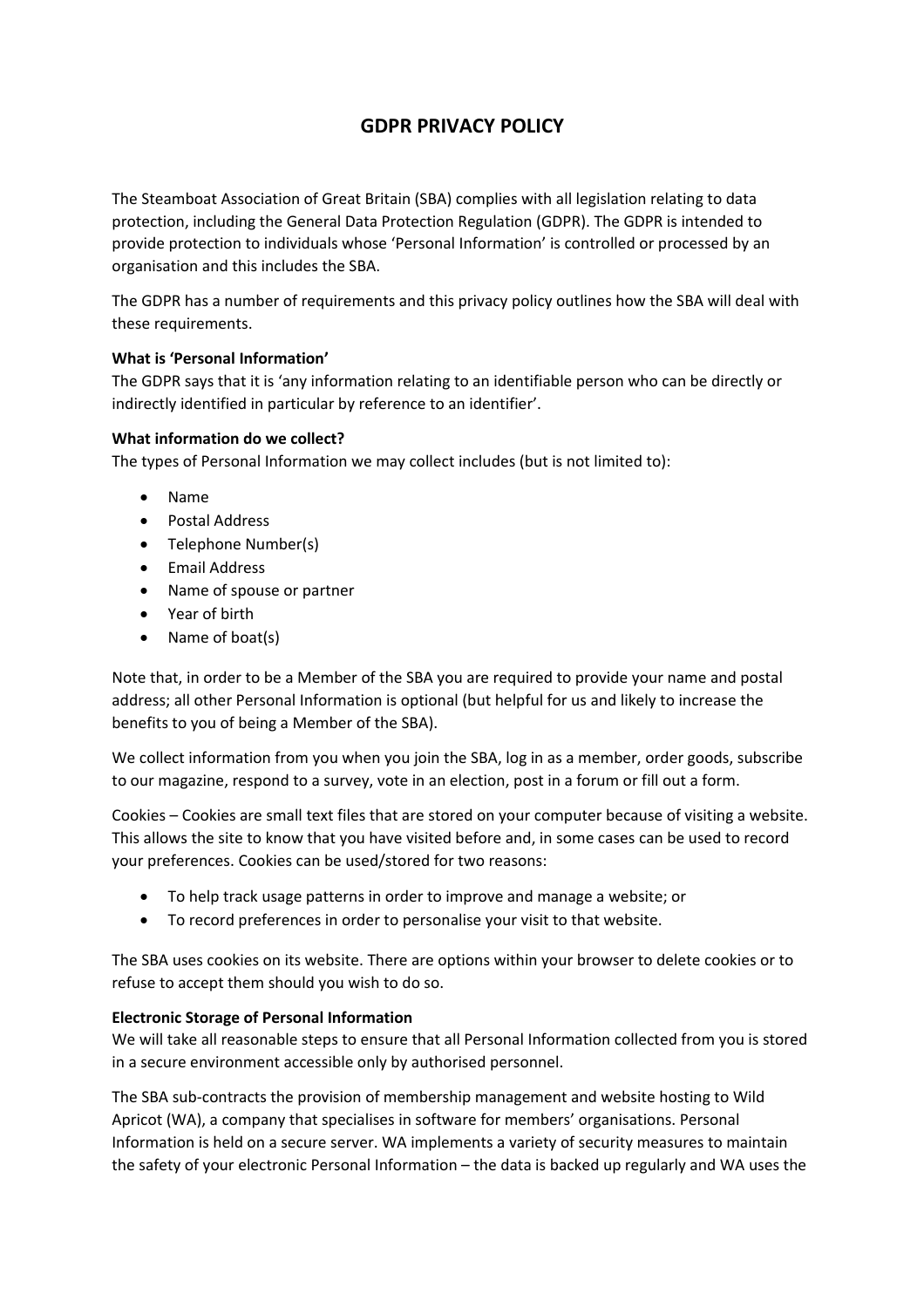latest tools to protect against hacking. For further information go to the WA website – [www.wildapricot.com](http://www.wildapricot.com/)

We publish a paper Members' Handbook from time to time and the Handbook contains this statement: "This booklet is published by the SBA and is intended for the benefit of SBA Members. Please do not divulge its contents to any third party". The Handbook contains the name of the Member and also any of the following that, at the time of sending the data to the publishers, appear in the Member's online profile as available to Members – postal address, email address, telephone number and name of steamboat(s).

# **Steamboat Register**

This online Register holds data on steamboats and is not linked to other data collected or stored by the SBA. Anyone, not necessarily an SBA Member, can create a login and password to add or update their steamboat details. It is therefore only information freely entered by the steamboat owner that is visible on the Register. All information entered on the Register is freely available to all. It is possible to enter a steamboat onto the Register without entering any Personal Information. By entering any Personal Information on the Register the registrant is consenting to that data being displayed in the Register and included in any paper version of the Register. The registrant is able to amend or delete this Personal Information held on the online Register at any time.

# **Who has access to the Personal Information held electronically?**

Each Member has full access to their own Personal Information record on the membership database. The Member may edit any of the fields to enter corrections and updates. The Member can also set the particular elements of the Member's record that will be available for other Members to view – such as telephone numbers, postal address, email address and so on.

Officers of the SBA have access to Personal Information of Members but limited by their position in the organisation and so on a 'need to know' basis. For example; the 'Funnel' magazine editor can call down a mailing list of names and addresses for use by our publishers to distribute the magazine; Area reps can access or be sent contact details of Members in their area to allow organisation and promotion of events.

# **Use and disclosure of your Personal Information**

We do not sell, trade or otherwise transfer any Personal Information to third parties except in the following cases:

- Your name and address are passed to the printer of Funnel magazine to enable us to send the magazine to you;
- WA stores your Personal Information on their servers (and perhaps on backup providers' servers) but neither they nor any of their associates are permitted access to the data without our permission;
- Data is automatically passed to PayPal if you use PayPal to pay for goods or services you purchase from the SBA; and
- We may release or authorise the release of your Personal Information when we believe that it is appropriate to comply with applicable legislation, to enforce our website policies, or to protect our rights, property or safety.

Online access to Personal Information by Members and Officers/Committee Members is via a secure login and password.